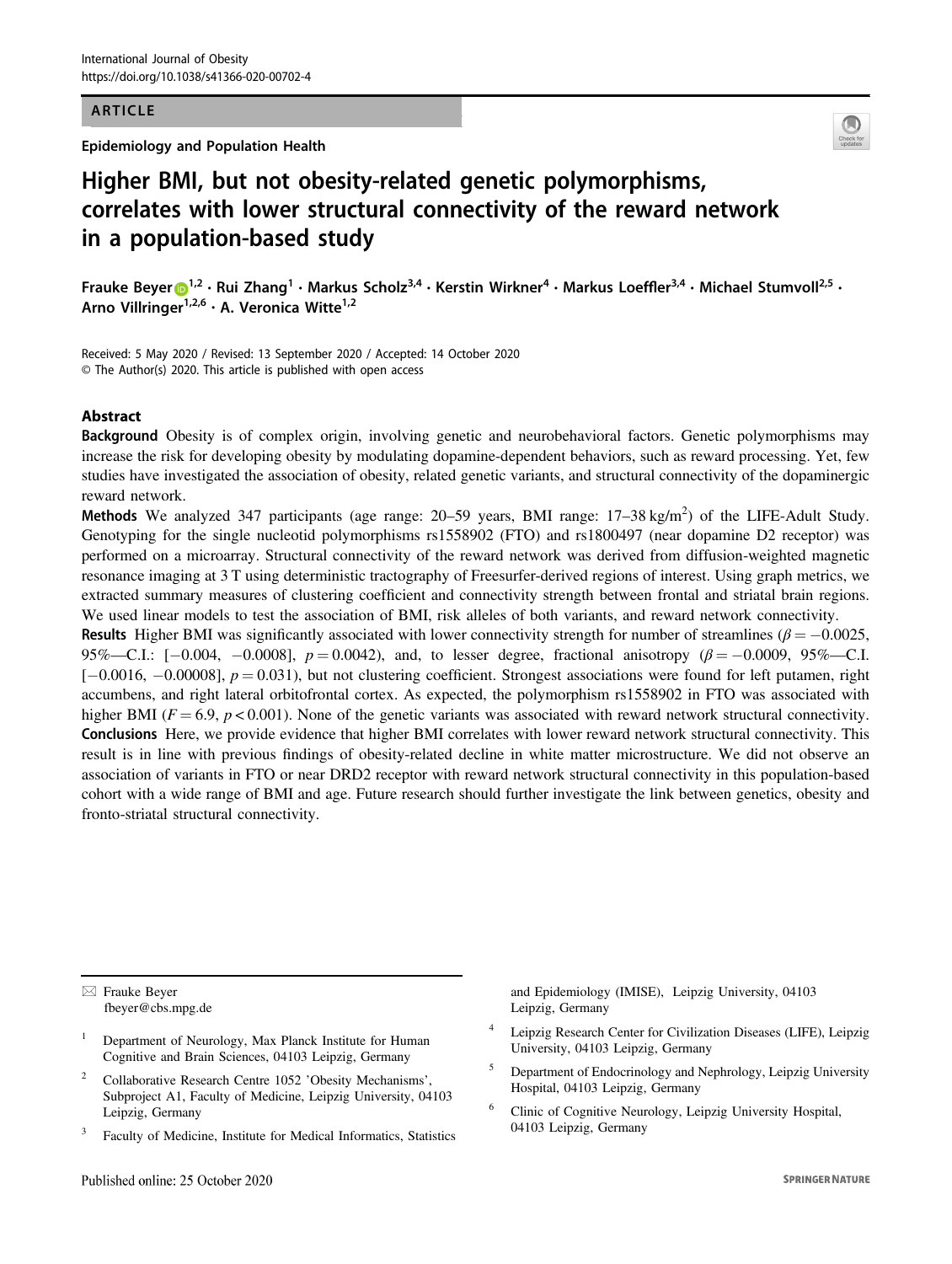# Introduction

Obesity or excess body weight is the result of an imbalance in energy intake and expenditure and is now mainly considered a neurobehavioral disorder, which involves homeostatic brain regions as well as regions engaged in salience and reward processing [\[1](#page-8-0)]. Although increasing obesity rates in western societies may be primarily driven by the availability of high-fat diets and a sedentary lifestyle [\[2](#page-8-0)], the risk of developing obesity is under strong (polygenetic) control, with heritability estimates of 50–70% [\[3](#page-8-0), [4](#page-8-0)]. Yet, it is poorly understood which individual (genetic) predispositions determine the vulnerability to those environmental influences and how they lead to excessive weight gain and obesity.

Single nucleotid polymorphisms in the fat- and obesityrelated gene (FTO) are the most common genetic variants associated with obesity [[5\]](#page-8-0). Yet, little is known about the mechanisms underlying this association [[6\]](#page-8-0). Variation in FTO may contribute to the risk for obesity by modulating feeding behavior rather than energy expenditure [\[7](#page-8-0)]. Here, one possible mechanism is that polymorphisms in FTO influence dopamine signaling between the nucleus accumbens (Nacc) and frontal brain regions, either directly or by interaction with dopamine-related variants [\[8](#page-8-0)]. Consequently, behavioral changes in reward processing, learning and impulsivity might lead to differences in eating behavior, and ultimately, weight gain [\[9](#page-8-0)–[12](#page-9-0)].

Functional neuroimaging studies have provided evidence for a main effect of FTO on the neural response to food cues, and reported that this association depended on fasting state and ghrelin signaling [\[13](#page-9-0)–[17](#page-9-0)]. Further studies have shown that FTO interacted with the Taq1A polymorphism, located near the D2 dopamine receptor (DRD2), to modulate reward learning and neural activity in response to food cues—both key functions of the Nacc [\[18](#page-9-0)–[20](#page-9-0)].

Besides functional activation, the strength of structural connections between the Nacc and frontal brain regions plays an important role for dopamine-dependent behavior [\[21](#page-9-0), [22\]](#page-9-0). Van Schouwenburg and colleagues showed that the effects of a dopaminergic drug depended on frontostriatal structural connectivity [[23\]](#page-9-0). Previously, individual effects of dopaminergic drugs have been related to baseline working memory capacity, which presumably reflects baseline dopamine levels [\[24](#page-9-0)]. Along these lines, a DRD2 variant (rs6277 C-allele), previously linked to reduced striatal binding potential, was associated with increased fronto-striatal structural connectivity [[25\]](#page-9-0). This variant is in linkage disequilibrium with the Taq1A ( $D' = 0.66$ ) [\[26](#page-9-0)].

Regarding the structural connectivity of the reward network in obesity, studies showed contradicting results, with both higher and lower structural connectivity between striatum and frontal cortex associated with weight status [\[27](#page-9-0)–[29](#page-9-0)]. For other white matter tracts, studies have consistently reported associations of higher body mass index (BMI) and lower WM microstructure, possibly mediated by the negative metabolic impact of obesity [\[30](#page-9-0), [31](#page-9-0)]. Recently, a variant in FTO was shown to interact with weight status on fronto-striatal structural connectivity, indicating that some of the mixed results might be due to genetic varia-bility or differences in tonic dopamine levels [[32,](#page-9-0) [33\]](#page-9-0).

In summary, while there is consistent evidence of obesity-related differences in global white matter microstructure, less is known about the association of BMI and reward network white matter structure, and the impact of obesity-related genotypes on this trait. In this study, we aimed to investigate the association of structural reward network connectivity, obesity, and genetic variations linked to obesity in a well-characterized population-based sample. Based on previous studies, we hypothesized that a higher BMI would relate to lower reward network connectivity [\[27](#page-9-0)]. More exploratory, we investigated whether FTO and Taq1A polymorphisms had interactive or independent effects on structural connectivity within the reward network [\[19](#page-9-0), [32](#page-9-0)]. This may help to better understand the genetic and neurobehavioral background of obesity.

# Methods

#### Participants

All participants took part in the MRI assessment of the LIFE-Adult-Study  $(n \sim 2600)$  [\[34](#page-9-0)]. The study was approved by the institutional ethics board of the Medical Faculty of the University of Leipzig and conducted according to the declaration of Helsinki. Besides age and sex stratification, participants were randomly selected from the registry of the city of Leipzig and gave written informed consent. We included participants aged between 20 and 59 years  $(n \sim 800)$  with complete information on BMI and genotyping  $(n \sim 400)$ . Further, we excluded participants with stroke [[1\]](#page-8-0), neuroradiological findings of brain pathology [[11](#page-8-0)], cancer treatment in the last 12 months  $[5]$  $[5]$ , epilepsy  $[5]$  $[5]$ , multiple sclerosis  $[1]$  $[1]$ , and intake of centrally active medication  $(n = 25)$ .

Due to incomplete fat suppression during the diffusionweighted imaging (DWI) acquisition, an artifactual rim in the parietal lobe of the brain was present in many DWI scans. As this artifact was difficult to detect in an automated fashion, we manually rated all scans into three categories dependent on the number and severity of affected slices, i.e., "no/very mild", "moderate", and "severe". We restricted our analysis to those scans that were rated as "no/very mild" and "moderate". Two participants were excluded due to outlying values in structural connectivity (see connectome reconstruction from DWI data). This led to a total sample of 347 healthy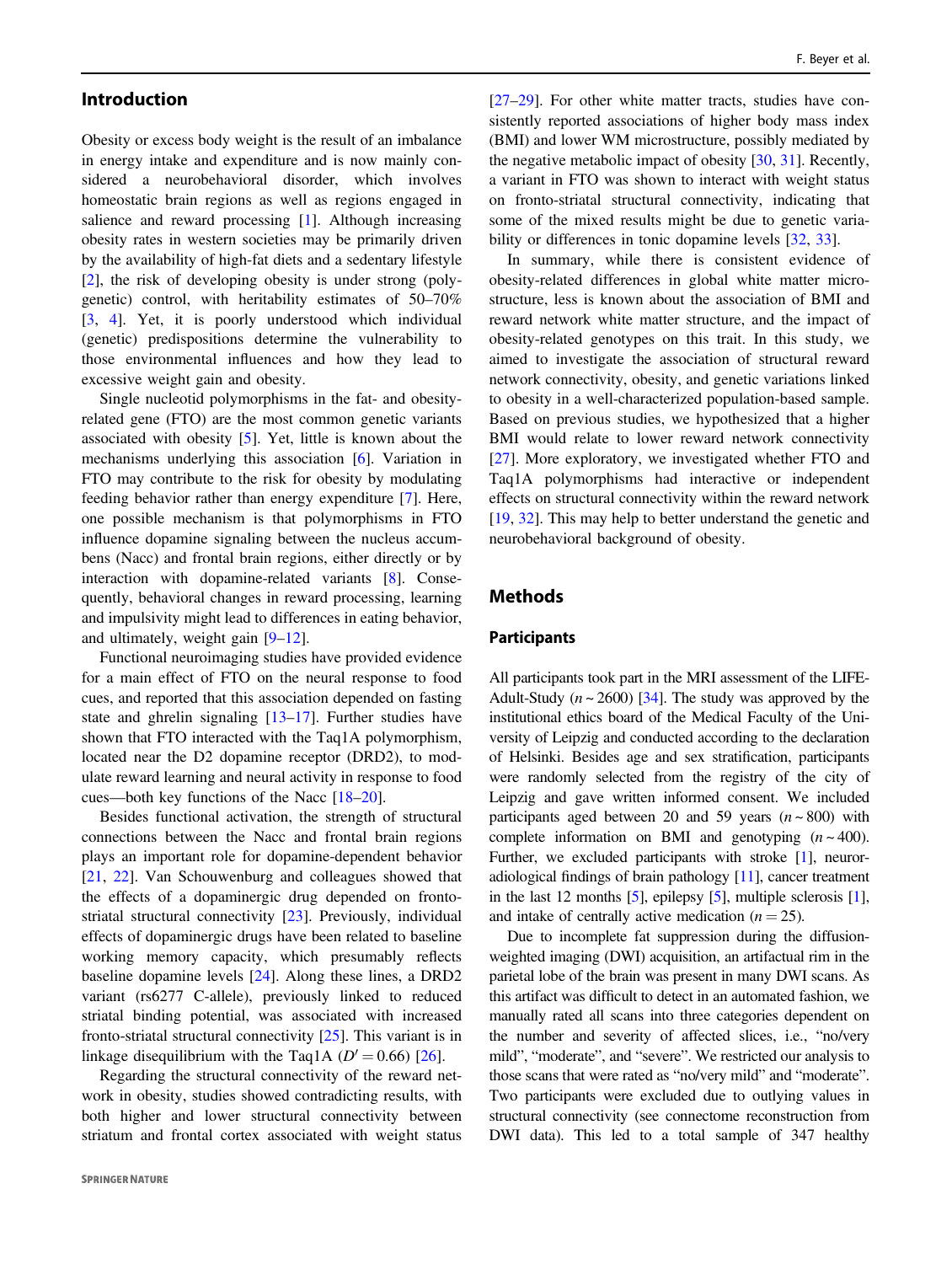volunteers eligible for analysis. We did not perform a formal power analysis before the study. Yet, we estimate our power to be sufficient ( $\beta$  = 0.98, based on  $N = 150$  in the under- and normal-weight group,  $N = 197$  in the overweight and obese group, alpha  $= 0.05$  and the lowest Cohen's d reported in ref. [\[27\]](#page-9-0) of  $d = 0.44$  for FA CC difference, calculated using 'pwr' in R version 3.6.1).

# Genotyping

Genomic DNA was extracted from EDTA-treated blood samples using the Autopure LS instrument (Qiagen, Hilden). Genotyping of FTO polymorphism rs1558902 and rs1800497 (Taq1A), a polymorphism near dopamine D2 receptor, was performed based on using the Affymetrix Axiom Technology with custom option (Axiom-CADLIFE). Individuals were imputed at the 1000Genomes reference phase 1, release 3 [\(http://mathgen.stats.ox.ac.uk/impute/data\\_download\\_1000G\\_](http://mathgen.stats.ox.ac.uk/impute/data_download_1000G_phase1_integrated.html) phase1 integrated.html) using SHAPEIT v2 and IMPUTE 2.3.0. Details of the measurement and quality control can be found elsewhere [\[35](#page-9-0)].

We selected the rs1558902 polymorphism on FTO based on a large BMI meta-GWAS [[36\]](#page-9-0). The variant is in high linkage disequilibrium with other obesity-associated SNPs, e.g., rs9939609. The risk allele of this variant is the A allele and the genotype frequencies in our sample were  $TT$   $n =$ 116, AT  $n = 170$ , AA  $n = 61$  (minor allele frequency = 0.42, test for Hardy–Weinberg equilibrium  $\text{Chi}^2 = 0.0008$ ,  $df = 0.97$ ). We considered three groups of risk carriers for the analysis (0: TT, 1: AT, 2: AA).

For the rs1800497 polymorphism, the genotype frequencies were TT  $n = 249$ , AT  $n = 89$ , AA  $n = 9$  (minor allele frequency  $= 0.15$ , test for Hardy–Weinberg equilibrium Chi<sup>2</sup> = 0.02, df = 1,  $p = 0.89$ ). We grouped together carriers of at least one risk allele (A).

#### Anthropometric measurement

Anthropometric measurements were conducted by trained study personal. Body weight was measured with scale SECA 701, height was measured with height rod SECA 220 (SECA Gmbh & Co. KG). BMI was calculated as the weight in kilograms divided by the square height in meters  $(kg/m<sup>2</sup>)$ .

# Possible confounders

We performed sensitivity analysis of our results by considering different confounders. Head motion is an important confounder in neuroimaging studies, not only affecting measures of functional connectivity, but also measures of brain structure. Since we previously noticed a strong collinearity between BMI and head motion during resting state,

we adjusted for head motion in our analysis of structural connectivity [\[37](#page-9-0)]. Therefore, we used the six rotation and translation parameters returned by eddy\_correct during preprocessing to calculate mean framewise displacement as described by [\[38](#page-9-0)]. Mean FD was used to adjust for head motion during the DWI scan.

Smoking status and education were derived from selfreport questionnaires. Smoking status was available for  $N =$ 337 participants in three levels  $(0 =$  never smoker,  $1 =$  previous smoker,  $2 =$  current smoker). Education was given in 3 levels  $(1 = left$  school without degree or finished secondary school after 9 years,  $2 = \text{finished secondary school after } 10$ years,  $3 =$  finished secondary school after 12 or 13 years) and was available for  $N = 345$  participants. Depression scores were derived from the CES-D questionnaire as previously described and were available in  $N = 326$  participants [\[39\]](#page-9-0). We log-transformed mean FD and CES-D score prior to the analysis because of the skewed distribution of these scores.

# MR data acquisition

Brain imaging was performed on a 3T Verio Scanner (Siemens, Erlangen) with a 32 channel head coil. T1 weighted images were acquired using generalized autocalibrating partially parallel acquisition imaging technique [\[40](#page-9-0)] and the Alzheimer's Disease Neuroimaging Initiative standard protocol with the following parameters: inversion time, 900 ms; repetition time, 2300 ms; echo time, 2.98 ms; flip angle, 9°; band width, 240 Hz/pixel; image matrix,  $256 \times 240$ ; 176 partitions; field of view,  $256 \times 240 \times$ 176 mm<sup>3</sup>; sagittal orientation; voxel size,  $1 \times 1 \times 1$  mm<sup>3</sup>; no interpolation.

DWI was performed using a double-spin echo sequence with the following parameters: TR, 13.8 s; TE, 100 ms; image matrix,  $128 \times 128 \times 72$ ; field of view,  $220 \times 220 \times$ 123 mm<sup>3</sup>, voxel size of 1.7-mm isotropic, max *b* value = 1000 s/mm<sup>2</sup> , 60 directions.

All MRI scans were acquired between 8 a.m. and 2 p.m., rarely at 3 p.m. Participants were randomly assigned to scan slots. Accordingly, age, sex, and BMI were not linearly associated with scanning hour  $(n = 236$ , correlations and *t*-tests, respectively, all  $p > 0.05$ ). Moreover, structural connectivity measures were not linearly associated with scanning hour (available in  $n = 236$ ; bivariate correlations, all  $p > 0.05$ ). We also did not find evidence for periodic associations with time of day by visually checking the plots. Participants received a small non-standardized breakfast before the scan.

# T1-data processing

Cortical reconstruction and volumetric segmentation of T1 weighted MR images were performed with the Freesurfer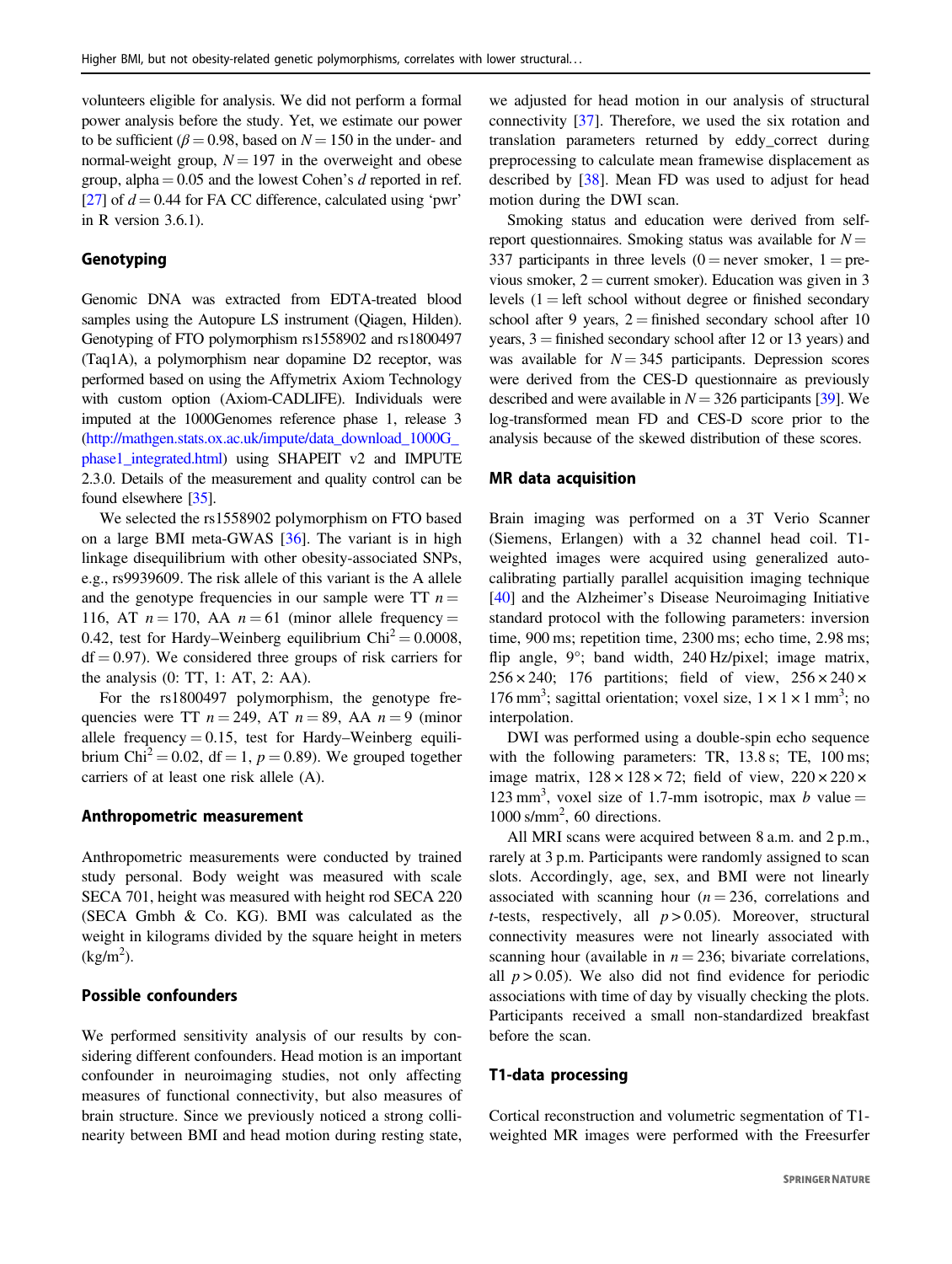image analysis suite (version 5.3.0) [[41,](#page-9-0) [42\]](#page-9-0). Regions of interest from subcortical segmentation and cortical Desikan-Killiany parcellation were used as nodes in connectome reconstruction. Volumetric measures of reward network regions (bilateral, lateral, and medial orbitofrontal cortex; caudate; putamen; and accumbens) were averaged across hemispheres for analysis.

#### Connectome reconstruction from DWI data

Connectome reconstruction was performed during the 10kin1day-workshop, a collaborative science event where over 10000 DWI datasets were processed in a joint effort [\[43](#page-9-0)]. Preprocessing included correction for susceptibility and eddy currents using FSL's tool eddy-correct. Freesurfer's standard Desikan-Killiany parcellation was used to select 68 cortical and 14 subcortical regions for connectome reconstruction. A diffusion tensor was fitted to each voxel in a white matter mask using robust tensor fitting, and deterministic pathway tractography was applied to construct white matter fiber tracts using a customized script described in [[43\]](#page-9-0). Tracts were started in each voxel and then followed the main diffusion direction using the fiber assignment by continuous tracking algorithm. Stopping criteria were FA value below 0.1, crossing of the brain mask, or a fiber turn of more than 45°. Weighted, unsigned, and undirected connectivity matrices were constructed for each subject by using 82 (sub)cortical regions as nodes and connectivity weights between the regions as edges. Two types of connectivity weights were assessed (1) total number of connecting streamlines touching both regions (NOS) and (2) mean FA across voxels included in these streamlines (FA).

Reward connectivity networks were reconstructed by using bilateral lateral and medial orbitofrontal cortex, caudate, putamen, and accumbens as nodes and their respective structural (NOS and FA strength) connectivity strength (CS) as edges [\[27](#page-9-0)]. Data quality assurance was done according to the 10kin1day-workshop guidelines by identifying subjects with outlying values in mean NOS or mean FA connectivity of existing connections or outlying values in prevalence of existing or non-existing connections [[43\]](#page-9-0). Outliers were defined as values higher than (3rd quartile  $+2^*$  interquartile range (IQR)) or lower than (1st quartile  $-2*IQR$ ). This led to the exclusion of two participants with bad data quality (excessive head motion and large ventricles).

#### Reward network analyses

We used a graph theoretical approach to investigate the strength and organization of the reward network. This approach is based on the evidence that large-scale brain networks are intrinsically organized like graphs and show corresponding properties [\[44](#page-9-0)]. Following [[27\]](#page-9-0), we defined

the reward network based on ten bilateral regions (lateral and medial orbitofrontal cortex, caudate, putamen, and accumbens) as nodes and NOS and average FA between regions as edges. CS within the network was assessed as the average connectivity between all pairwise regions. CS indicates the overall strength of connections between these brain regions, either quantitatively (NOS) or qualitatively (FA). Further, we calculated the clustering coefficient (CC) as the average of the CC of the individual nodes. This measure reflects local connectivity, i.e., how densely neighboring nodes in the network are connected to each other. CS and CC measure different aspects of network organization, e.g., overall strength and local organization, and might therefore be differentially associated with our measures of interest.

We calculated the graph metrics (mean FA and mean NOS CC and CS) using the Brain Connectivity Toolbox in Matlab 9.7 (2019b). Then, we normalized the measures by the corresponding whole brain connectivity metrics, resulting in the following reward network metrics: FA CS, FA CC, NOS CS, and NOS CC. The normalization was performed following [\[27](#page-9-0)] and aimed to make the result more specific to differences in the reward network.

The NOS structural connectivity weights were normalized to [0, 1] prior to calculating the weighted CC.

For sensitivity analysis, we assessed normalized nodewise CS and CC for the ten nodes (bilateral, lateral, and medial orbitofrontal cortex; caudate; putamen; and accumbens) in the network.

## Statistical analysis

We used univariate linear models in R version 3.6.1 to investigate the association of the BMI, genetic variants, and measures of reward network (REW) structural connectivity [\[45](#page-9-0)].

We checked the assumptions of linear regression (normality and homoscedasticity of residuals) visually, and excluded no data point in the main analysis, as these were met. Yet, we excluded moderate outliers in BMI (1.5 IQR above 3rd quartile) in a sensitivity analysis. We use F-tests and associated p values from R's anova to compare full versus null models.

First, we tested the association of BMI and the four reward network measures, adjusting for age and sex (Model 1: REW metric  $\sim$  age + sex + BMI). If there was a significant association of BMI, tested by comparing this full model against a null model including only age and sex (Bonferroni-corrected alpha  $= 0.0125$ ), we additionally adjusted for average head motion during the DWI scan, smoking status, depression, and education (Model 2: REW metric  $\sim$  age + sex + head motion + smoking status +  $depression + education + BMI$ .

We further investigated the node-wise connectivity if the edge type (i.e., FA or NOS) reached network-wide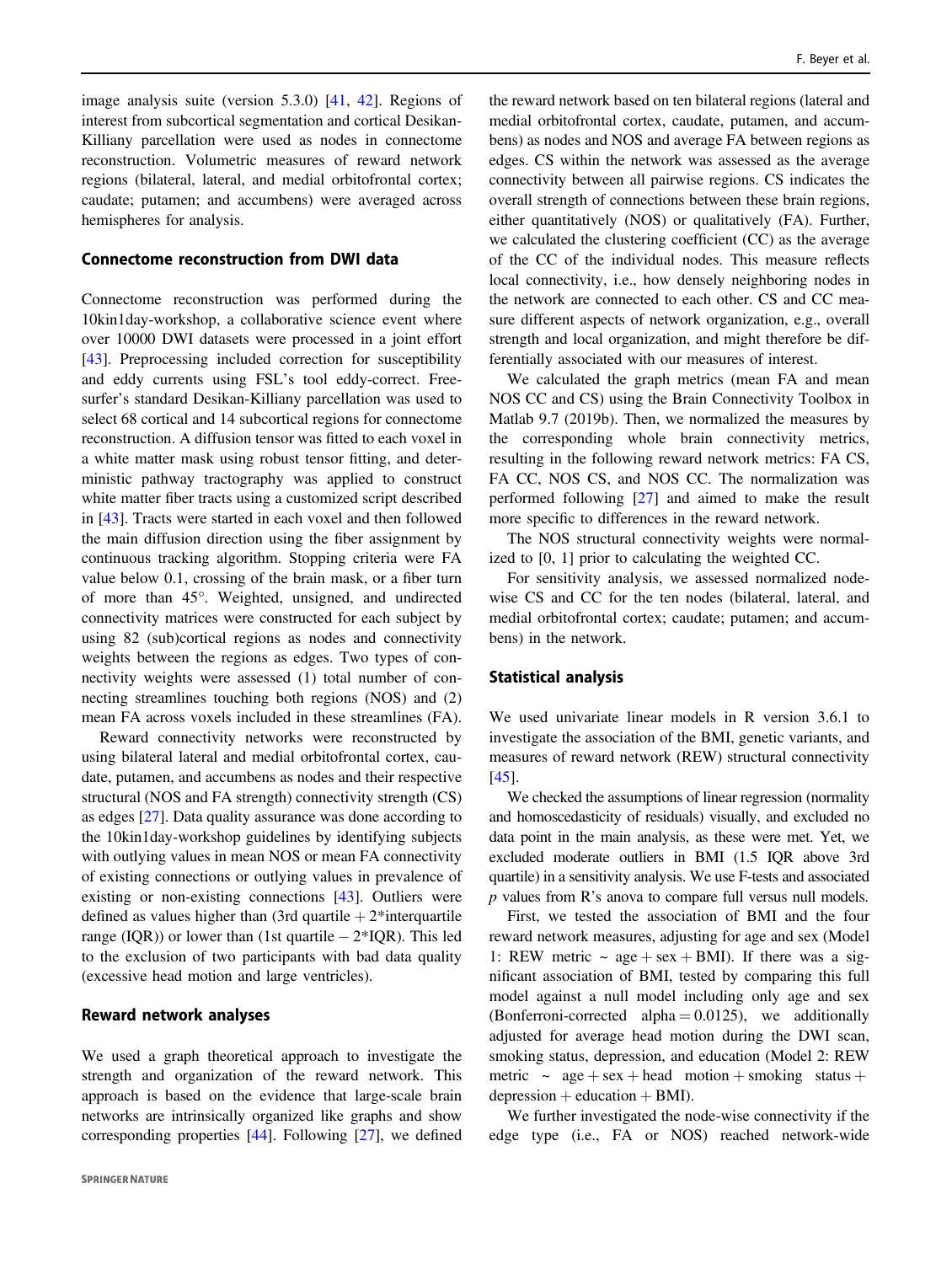significance. Thereby we aimed to identify nodes that contributed most to the result. Here, we fitted Model 2 (node-wise REW metric  $\sim$  age + sex + head motion + smoking status + depression + education + BMI) and used Bonferroni-corrected alpha  $= 0.005$  (accounting for ten regions of interest tested).

In the genetic analysis, we first investigated whether the polymorphisms rs1558902 and rs180047 explained variance in BMI. We compared a full model including the interaction of rs1558902 (0/1/2 risk-allele groups) with rs180047 (0/1 or 2 risk-allele groups) (Model 3: BMI  $\sim$  age  $+$  sex  $+$  FTO\*-Taq1A) against a null model without the interaction (Model 4: BMI  $\sim$  age + sex + FTO + Taq1A). Without a significant interaction (Chi-square test of Model 3 vs. 4:  $p < 0.05$ ), we report only main effects of model 4.

Then, we tested whether the polymorphisms were associated with reward network connectivity, either independently or interacting with each other. Again, we first tested the interaction effect of the two variants (Model 5: REW metric  $\sim$  age + sex + FTO\*Taq1A) by comparing it to a null model without the interaction. If there was no indication for an interaction ( $p > 0.05$ ), we checked for independent effects of the two genotypes separately (Model 6: REW metric  $\sim$  age + sex + FTO + Taq1A), again by comparing against a null model including age, sex. If we found a significant effect ( $p < 0.05$ ) for any of the two variants, we additionally included head motion, smoking status, depression, education as covariates.

# Results

In total, we analyzed 347 participants (53% women), for descriptive statistics see Table 1.

Association of BMI and reward network metrics

In the main linear regression analysis, reconstruction of structural connectivity showed that a higher BMI was associated with lower CS of NOS edge measures in the reward network, after adjusting for age and sex (Bonferronicorrected,  $p = 0.0042$  $p = 0.0042$ ; model 1, Fig. 1 and Table 2). Higher BMI was also associated with lower FA CS, but this effect did not survive Bonferroni-correction ( $p = 0.031$ ). NOS CS remained significantly associated with BMI when additionally correcting for potential confounding effects of head motion, smoking status, depression score, and education (model 2,  $p = 0.015$ ), while FA CS did not. The CC for both FA and NOS was not associated with BMI. When excluding three individuals with highest BMI (marked as



Fig. 1 Structural connectivity measured using mean fractional anisotropy (FA) between hubs of the reward network. OFC orbitofrontal cortex, L left hemisphere, R right hemisphere.

Table 1 Demographic characteristics of the sample  $(n = 378, \text{ sex distribution})$ 170 men and 208 women).

|                                                                      | $\boldsymbol{n}$ | Minimum      | Maximum | Mean | Std. deviation |
|----------------------------------------------------------------------|------------------|--------------|---------|------|----------------|
| Age [years]                                                          | 347              | 20           | 59      | 45.7 | 9.0            |
| BMI $\lceil \text{kg/m}^2 \rceil$                                    | 347              | 17.7         | 38.2    | 25.7 | 3.6            |
| Weight groups (underweight/normal weight/overweight/<br>obese)       | 347              | 2/148/159/38 |         |      |                |
| FTO rs1558902 polymorphism (TT/AT/AA)                                | 347              | 116/170/61   |         |      |                |
| Near DRD2 Taq1A polymorphism rs1800497 (0/at least 1<br>risk allele) | 347              | 249/98       |         |      |                |
| Depression scores (CES-D)                                            | 326              | $\theta$     | 46      | 9.5  | 6.8            |
| Smoking status (never smoker/previous smoker/current<br>smoker)      | 337              | 175/79/83    |         |      |                |
| Education (no degree or $9/10/10/12-13$ years)                       | 345              | 9/190/146    |         |      |                |
| Mean FD                                                              | 347              | 0.4          | 1.3     | 0.62 | 0.13           |
| Fat suppression artifact in DWI data ("no/very mild"/<br>"moderate") | 347              | 318/29       |         |      |                |

Weight groups according to WHO definition (underweight: BMI <  $18 \text{ kg/m}^2$ , normal weight: ≥18, <25 kg/ m<sup>2</sup>, overweight: ≥25, <30 kg/m<sup>2</sup>, obese: ≥30 kg/m<sup>2</sup>).

BMI body mass index, CES-D Center for Epidemiologic Studies Depression Scale, mean FD mean framewise displacement during diffusion-weighted imaging.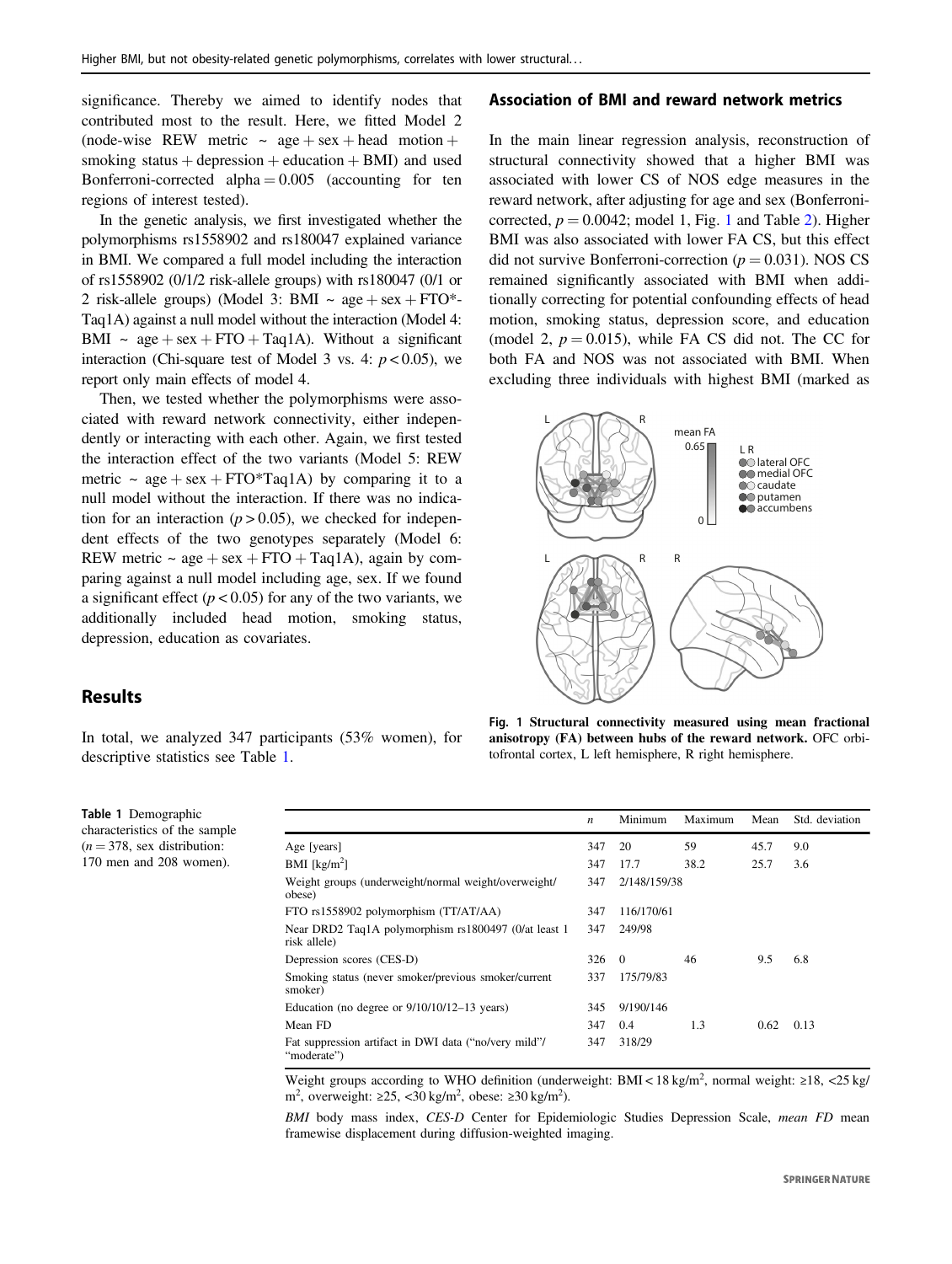<span id="page-5-0"></span>Table 2 Results from the linear regression analysis of BMI and reward network structural connectivity strength (CS) and clustering coefficient (CC) with edge weights fractional anisotropy (FA) and number of streamlines (NOS).

|         |                         | FA CS                                                | FA CC                                           | NOS CS                                             | NOS CC                                   |
|---------|-------------------------|------------------------------------------------------|-------------------------------------------------|----------------------------------------------------|------------------------------------------|
| Model 1 | Adj. $R^2$<br>C.I.<br>p | 0.12<br>$-0.00089$<br>$[-0.0016, -0.00008]$<br>0.031 | 0.11<br>$-0.02$<br>$[-0.043, -0.0024]$<br>0.078 | 0.12<br>$-0.0025$<br>$[-0.004, -0.0008]$<br>0.0042 | 0.007<br>0.31<br>$[-0.09, 0.72]$<br>0.12 |
| Model 2 | Adj. $R^2$<br>C.I.<br>p |                                                      |                                                 | 0.10<br>$-0.0025$<br>$[-0.004, -0.0005]$<br>0.015  |                                          |

Given values are adjusted  $R^2$ ,  $\beta$ , 95%—confidence interval (C.I.) of  $\beta$  and two-sided p value for the effect of BMI (Models 1 and 2). Uncorrected significant  $p$  values are highlighted in italic, Bonferroni-corrected, significant  $p$  values are highlighted in bold.

moderate outliers), the result for FA (but not NOS) was attenuated and no longer significant.

In addition, within-network node-wise measures showed that for NOS, lower CS of the left putamen, and less so, right Nacc were significantly associated with higher BMI (Table [3](#page-6-0)). In line with the network-wide results, lower FA CS of the bilateral Nacc and putamen, as well as right lateral OFC, were weakly associated with higher BMI (Table [3](#page-6-0)). When excluding three individuals with highest BMI, nodewise associations of BMI and NOS CS, but not FA, remained significant.

#### Association of genotypes and BMI

There was no interaction effect of FTO rs1558902 and Taq1A on BMI (adjusted for age and sex,  $F = 1.7$ ,  $p =$ 0.19). As main effect, we observed a significant increase in BMI with increasing number of FTO rs1558902 risk alleles (adjusted for age and sex,  $F = 6.9$ ,  $p = 0.001$   $T_{\text{ATvsTT}} = 2.7$ ,  $T_{\text{AAvsTT}} = 3.5$ , all  $p < 0.001$ ) (Fig. [2](#page-6-0)). Carrying at least one risk allele in Taq1A rs180047 was not significantly associated with BMI (adjusted for age and sex,  $F = 2.7$ ,  $T_{\text{AT/AA} \text{vsTT}} = -1.6, p = 0.099$ .

Considering the reward network measures, we did not observe a significant interaction or main effects of FTO and Taq1A genotypes on structural connectivity when adjusting for age and sex, also when adjusting additionally for BMI (Table [4](#page-7-0)).

## Exploratory analyses

Furthermore, we tested for a potential interaction of sex and age on our results. While men had lower FA values on average compared to women, we did not detect a significant interaction of sex and BMI on network strength (model comparison FA:  $F = 0.35$ ,  $p = 53$ ; NOS:  $F = 0.25$ ,  $p =$ 0.62). We observed a trend for an interaction between BMI and age, indicating stronger negative association of BMI and network strength in younger participants (model comparison, FA:  $F = 1.5$ , p = 0.22; NOS:  $F = 3.3$ , p = 0.067).

#### **Discussion**

In this cross-sectional analysis of young to middle-aged adults, a higher BMI was significantly associated with lower structural connectivity of the reward network. More specifically, higher BMI predicted less connectivity strength for NOS, and to a lesser degree FA edge weights in the Nacc, putamen and orbitofrontal cortex, even if adjusting for age, sex, education, and other conditions such as depressive symptoms. In addition, while obesity-related SNPs in the FTO gene significantly predicted higher BMI, we did not observe genetic associations with measures of structural connectivity in the reward network.

Our results of lower reward network connectivity with higher BMI are in line with a previous study that examined obesity-related differences in measures of white matter structural coherence. Using the same graph-based approach, Marqués-Iturria et al. reported lower CS and network clustering of the striatum and orbitofrontal cortex in 31 obese participants compared to 32 lean controls [[27\]](#page-9-0). In contrast, [\[47](#page-9-0)] reported higher structural connectivity of the bilateral putamen in obese and overweight participants compared to normal-weight controls. This study also investigated sex-by-weight status interactions and found that among individuals with overweight and obesity women had stronger connectivity of reward network regions than men. Our exploratory analyses showed similar results, indicating less CS in men compared to women, and a potential moderation by age. While we chose the same definition of structural connectivity as Marqués-Itturia, Gupta et al. derived their connectivity values from the number of connections and used different graph metrics. This might be an explanation for the diverging results. Yet, analyses in larger samples support our finding and showed that higher BMI was associated with lower FA within white matter tracts throughout the brain, including connections between reward network regions [\[30](#page-9-0), [31,](#page-9-0) [48](#page-10-0)]. Longitudinal studies suggest that, at least in older adults, these differences may reflect damage due to the metabolic consequences of vascular risk factors [[49,](#page-10-0) [50\]](#page-10-0). Regardless of its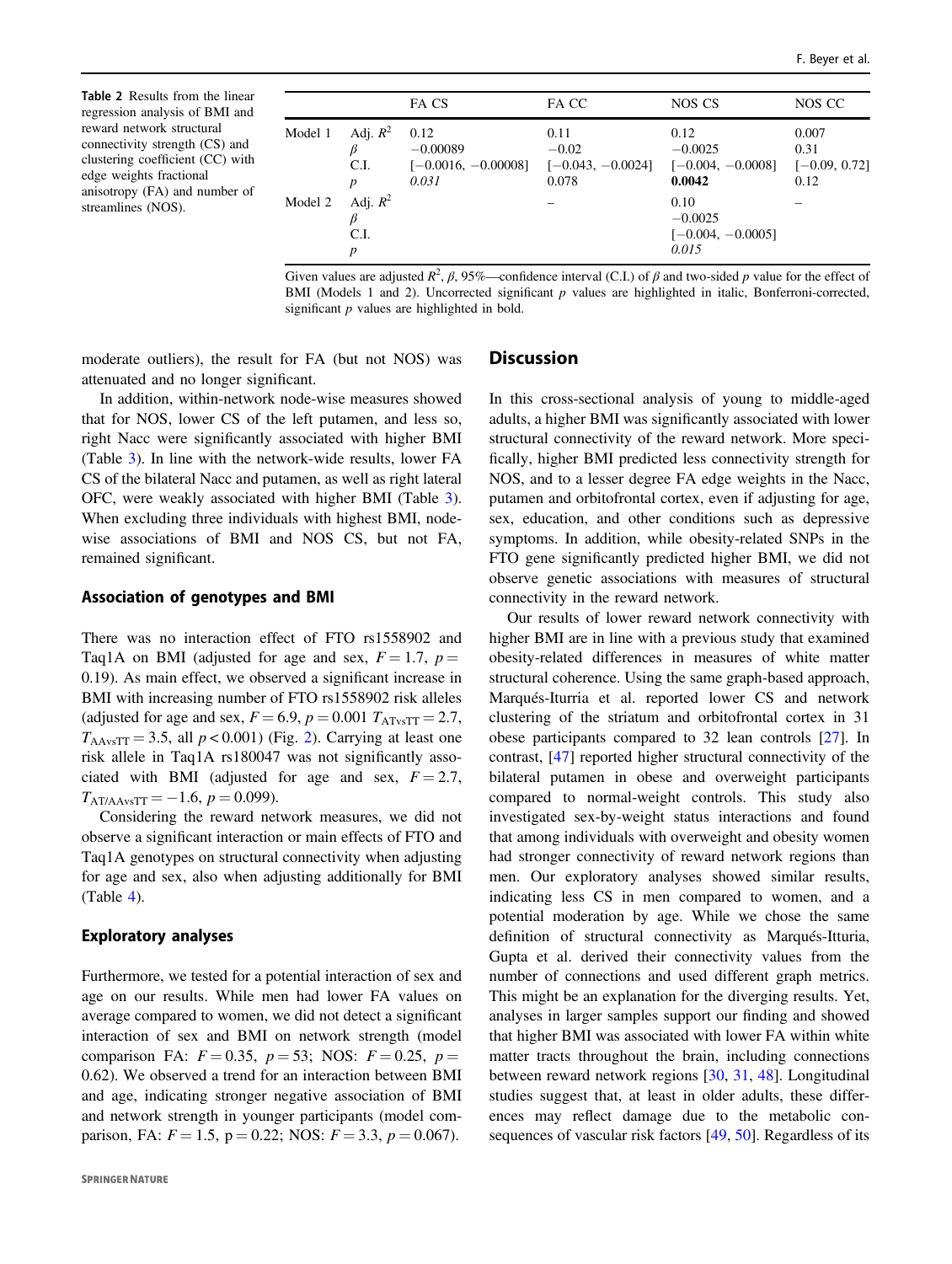<span id="page-6-0"></span>Table 3 Results from the linear regression analysis of BMI and node-wise connectivity strength (CS) with edge weights fractional anisotropy (FA) and number of streamlines (NOS).

|             | Hemisphere | Adj. $R^2$   | $\beta$       | C.I.                      | $\boldsymbol{p}$ |
|-------------|------------|--------------|---------------|---------------------------|------------------|
| FA CS       |            |              |               |                           |                  |
| Nacc        | Right      | 0.08         | $-3.0e - 04$  | $[-7.2e-04;-1.3e-04]$     | 0.05             |
|             | Left       | 0.06         | $-2.8e-04$    | $[-6.5e-04; -7.4e-05]$    | 0.12             |
| Caudate     | Right      | 0.01         | $1.8e - 04$   | $[-8.6e - 05; 4.1e - 04]$ | 0.20             |
|             | Left       | $\Omega$     | $-1.0e - 04$  | $[-3.1e-04; 1.1e-04]$     | 0.34             |
| Putamen     | Right      | 0.08         | $-1.7e-04$    | $[-3.8e-04; 4.9e-05]$     | 0.11             |
|             | Left       | 0.05         | $-2.5e-04$    | $[-4.7e-04; -2.4e-05]$    | 0.03             |
| Medial OFC  | Right      | 0.09         | $-6.9e - 0.5$ | $[-2.7e-04; 1.4e-04]$     | 0.51             |
|             | Left       | 0.08         | $-1.4e-04$    | $[-3.6e - 04; 7.6e - 05]$ | 0.19             |
| Lateral OFC | Right      | 0.06         | $-3.5e-04$    | $[-7.0e-04; 3.1e-06]$     | 0.05             |
|             | Left       | 0.07         | $7.9e - 0.5$  | $[-2.7e - 04; 4.3e - 04]$ | 0.65             |
| NOS CS      |            |              |               |                           |                  |
| Nacc        | Right      | 0.05         | $-5.1e-04$    | $[-1.0e-03; 7.1e-06]$     | 0.05             |
|             | Left       | 0.06         | $-2.8e - 04$  | $[-7.2e - 04; 1.5e - 04]$ | 0.19             |
| Caudate     | Right      | 0.05         | $-6.2e - 0.5$ | $[-6.3e-04; 5.1e-04]$     | 0.83             |
|             | Left       | $\mathbf{0}$ | $-4.5e-04$    | $[-1e-03; 1.6e-04]$       | 0.15             |
| Putamen     | Right      | 0.07         | $-6.6e - 04$  | $[-1.4e-03; 1.5e-04]$     | 0.11             |
|             | Left       | 0.09         | $-1.3e-03$    | $[-2.2e-03; -4.3e-04]$    | 0.004            |
| Medial OFC  | Right      | 0.02         | $-4.2e - 04$  | $[-9.2e-04; 2.5e-04]$     | 0.21             |
|             | Left       | 0.06         | $-4.7e-04$    | $[-1.1e-03; 1.6e-04]$     | 0.14             |
| Lateral OFC | Right      | 0.04         | $-3.9e - 04$  | $[-9.2e-04; 1.4e-04]$     | 0.15             |
|             | Left       | 0.04         | $-3.1e-04$    | $[-7.9e-04; 1.5e-04]$     | 0.19             |

Given are adjusted  $R^2$ ,  $\beta$ , 95%—confidence interval (C.I.) of  $\beta$  and two-sided p value for the effect of BMI (Model 2, adjusted for age, sex, depression, smoking status, education, head motion during scan). Uncorrected significant  $p$  values are highlighted in italic, Bonferroni-corrected, significant  $p$  values are highlighted in bold. Nacc Nucleus Accumbens, OFC orbitofrontal cortex



Fig. 2 Body mass index (BMI) depends on FTO- and Taq1A genotypes. Individual data points are shown for carriers of 0, 1, or 2 FTO risk alleles (x-axis) with no or at least one Taq1A risk allele (red/ blue, respectively). Bars within boxes give medians, surrounding boxes show the interquartile range, vertical lines indicate 1.5 times the interquartile range above/below the upper/lower quartile, respectively.

origin, lower structural connectivity in the reward network might underlie certain behavioral traits observed in obesity, such as aberrant processing of food-related reward stimuli [\[12](#page-9-0), [51](#page-10-0)].

Considering genetic effects, we replicated the known association of FTO risk alleles and higher BMI, while carrying the Taq1A risk allele was not associated with higher BMI in our cohort.

We did not find an association between the genetic variants in FTO and near DRD2 on reward network structural connectivity in this population-based cohort.

Previous studies indicate that the link between obesityrelated genetic variation, obesity, and white matter microstructure is complex: while in a large cohort of Mexican-American families, BMI and white matter microstructure in different fiber tracts were genetically correlated [[52\]](#page-10-0), few studies have shown associations of single obesity-related variants and white matter microstructure. Dennis and colleagues reported that among 15 obesity-associated genetic variants, a variant in NEGR1 had the strongest effect on fractional anisotropy in the corona radiata in a sample of  $\sim$ 500 young, mainly normal-weight adults [[53\]](#page-10-0). Further, cumulative effects of all considered obesity-associated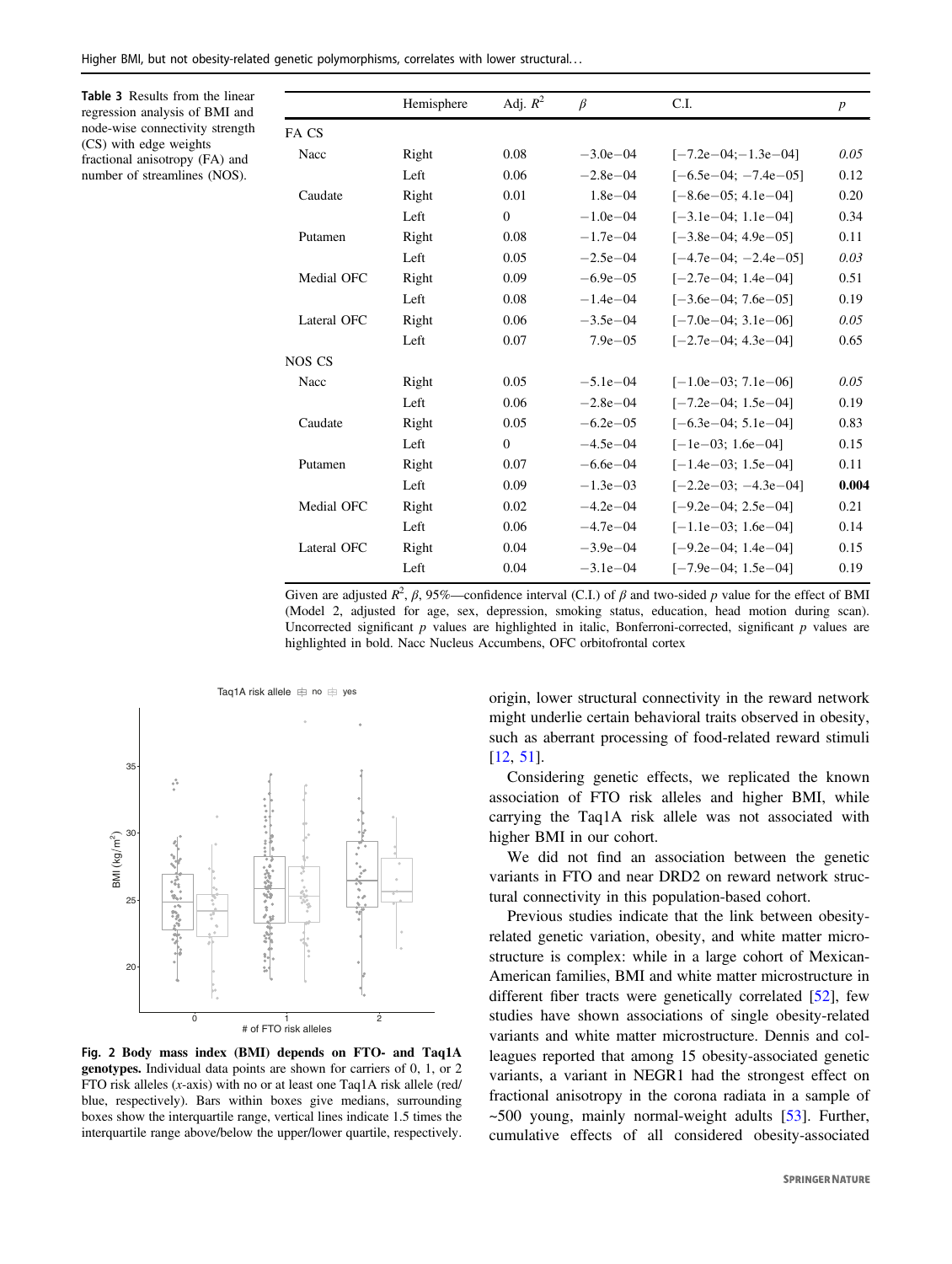<span id="page-7-0"></span>Table 4 Results from linear regression analysis of BMI, genetic variants, and reward network structural connectivity.

|                                           | Adj. $R^2$ | $\beta$    | C.I.                | $\boldsymbol{p}$ | $p$ (adj. for BMI) |
|-------------------------------------------|------------|------------|---------------------|------------------|--------------------|
| FA CC                                     |            |            |                     |                  |                    |
| $FTO \times Taq1A$                        | 0.087      |            |                     | 0.96             | 0.97               |
| FTO <sub>ATvsTT</sub>                     | 0.093      | $-0.0044$  | $[-0.052; 0.043]$   | 0.86             | 0.94               |
| FTO <sub>AAvsTT</sub>                     |            | 0.0044     | $[-0.058; 0.067]$   | 0.88             | 0.64               |
| Taq1A                                     |            | 0.024      | $[-0.033; 0.061]$   | 0.56             | 0.67               |
| FA CS                                     |            |            |                     |                  |                    |
| $FTO \times Taq1A$                        | 0.094      |            |                     | 0.94             | 0.92               |
| FTO <sub>ATvsTT</sub>                     | 0.10       | 0.00035    | $[-0.0013; 0.002]$  | 0.68             | 0.48               |
| $\mathrm{FTO}_{\mathrm{AA}\mathrm{vsTT}}$ |            | $-0.00046$ | $[-0.0027; 0.0018]$ | 0.68             | 0.99               |
| Taq1A                                     |            | 0.0005     | $[-0.0012; 0.0022]$ | 0.55             | 0.68               |
| NOS CC                                    |            |            |                     |                  |                    |
| $FTO \times Taq1A$                        | $-0.004$   |            |                     | 0.90             | 0.90               |
| FTO <sub>ATvsTT</sub>                     | 0.0007     | $-0.59$    | $[-1.44; 0.26]$     | 0.17             | 0.10               |
| FTO <sub>AAvs</sub> TT                    |            | $-0.36$    | $[-1.48; 0.75]$     | 0.52             | 0.33               |
| Taq1A                                     |            | 0.23       | $[-0.61; 1.08]$     | 0.58             | 0.48               |
| NOS CS                                    |            |            |                     |                  |                    |
| $FTO \times Taq1A$                        | 0.099      |            |                     | 0.67             | 0.56               |
| FTO <sub>ATvsTT</sub>                     | 0.10       | 0.00089    | $[-0.0028; 0.0046]$ | 0.64             | 0.37               |
| FTO <sub>AAvsTT</sub>                     |            | 0.00084    | $[-0.0041; 0.0058]$ | 0.74             | 0.38               |
| Taq1A                                     |            | 0.0021     | $[-0.0016; 0.0058]$ | 0.27             | 0.39               |

For the FTO  $\times$  Taq1A interaction, the adjusted  $R^2$  value of the regression model with the interaction and the p value of the interaction, derived from comparison with the null model including age, sex, and main genetic effects, are shown. For individual genetic effects, the adjusted  $R^2$  value of the regression null model without the interaction, and the regression coefficients  $\beta$  for Taq1A, FTO $_{ATvSTT}$  (0 vs. 1 risk allele), and FTO $_{AAvSTT}$  (0 vs. 2 risk alleles), 95%—confidence intervals (C.I.) of  $\beta$  coefficients and two-sided p value of the coefficients are given. The column " $p$  (adj. for BMI)" indicates results for the null model additionally adjusted for BMI. FA CC: clustering coefficient of the reward network based on fractional anisotropy, FA CS: connectivity strength of the reward network based on fractional anisotropy, NOS CC: clustering coefficient of the reward network based on number of streamlines, NOS CS: connectivity strength of the reward network based on number of streamlines.

FA CC clustering coefficient of the reward network based on fractional anisotropy, FA CS connectivity strength of the reward network based on fractional anisotropy, NOS CC clustering coefficient of the reward network based on number of streamlines, NOS CS connectivity strength of the reward network based on number of streamlines.

genotypes predicted white matter microstructure in arcuate fasciculus, fornix, and inferior frontal-occipital fasciculus. Olivo et al. showed that BMI and FTO interacted on structural connectivity of striatal-frontal tracts in a small sample of young individuals in the normal to overweight weight spectrum [[32\]](#page-9-0).

Regarding genetic variants in dopamine D2/D3 receptors (DRD2), which may relate to obesity via differences in reward processing [[54,](#page-10-0) [55](#page-10-0)], only one study investigated the link with white matter microstructure and found that a genetic variant in strong linkage disequilibrium with Taq1A correlated with higher structural connectivity of striatalfrontal tracts in a sample of young, normal-weight participants [[25\]](#page-9-0). Taken together, genetic effects of obesity-related variants on structural connectivity may be subtle and dependent on weight group. Along these lines, while the BMI-by-FTO interaction was not significant in our sample,

**SPRINGER NATURE** 

an exploratory analysis in the normal-weight individuals suggested during the revision showed that carrying more FTO risk alleles was associated with higher NOS CS of the reward network. This finding indicates that environmental factors (e.g. metabolic consequences of obesity) might have blurred the link between genetic factors and structural connectivity in our sample, which also included overweight and obese individuals. Moreover, exploratory analyses suggest that age might play a role in this relationship, possibly by increasing the variance in brain measures and thereby making it more difficult to detect subtle genetic effects.

In summary, future studies in more homogenous (i.e. normal-weight and young individuals) and larger samples with longitudinal designs need to further address the underlying (epi-)genetics of reward structural connectivity and obesity.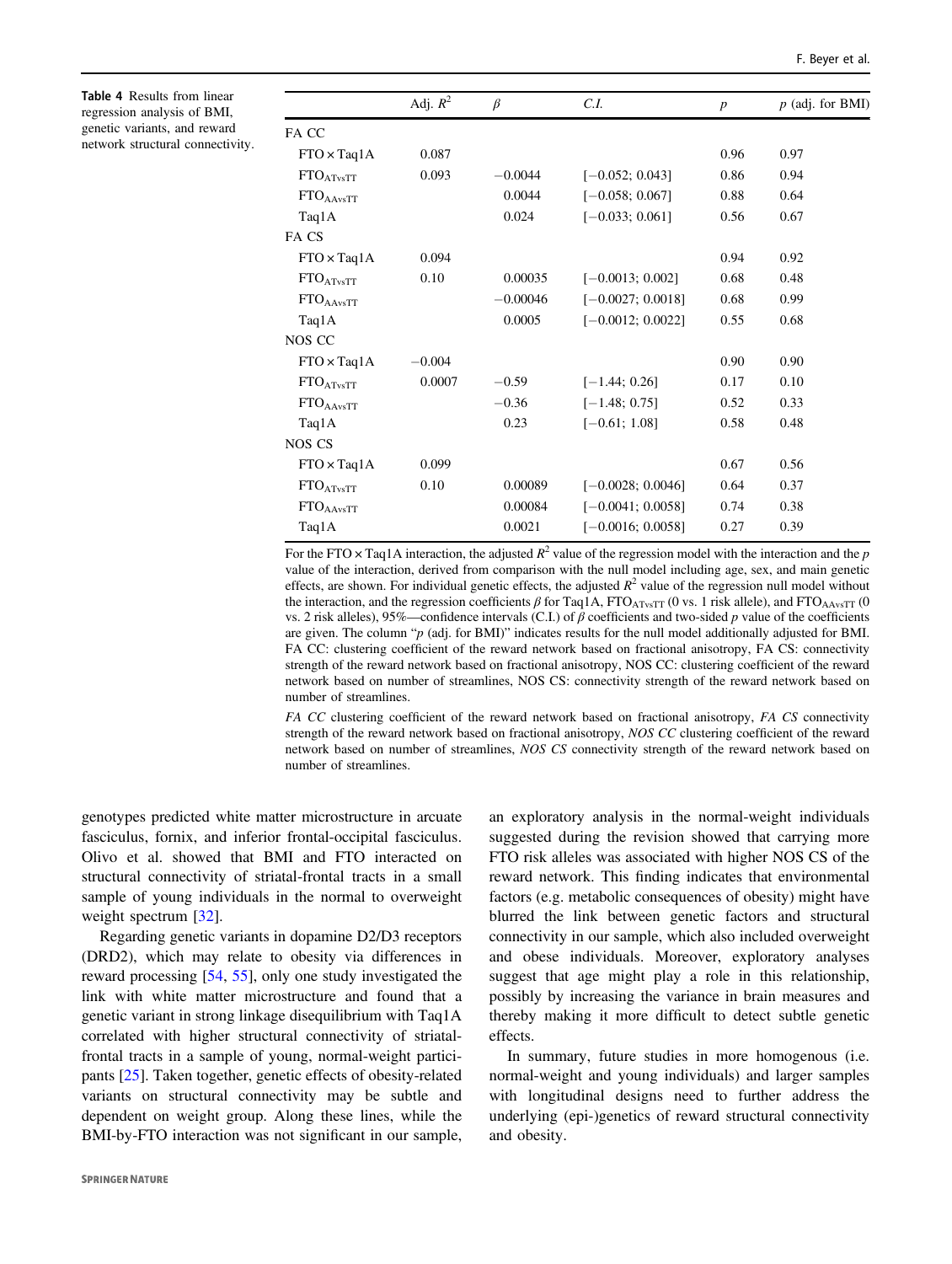#### <span id="page-8-0"></span>Limitations

In this study, we did not investigate the causal relationship between BMI and structural connectivity of the reward network. Furthermore, our sample was not rich in obese participants, which might limit the power of our analyses. Although our sample size was adequate for an imaging study, we might be underpowered to detect subtle effects of single polymorphisms on brain connectivity. Finally, we did not assess epigenetic and environmental factors in this design such as e.g., physical activity, diet, and sleep [[56,](#page-10-0) [57](#page-10-0)]. Strengths of our study include the well-characterized cohort that enabled us to adjust for important confounders in our analysis, and the high-resolution DWI protocol.

## Conclusions

We here provide evidence that higher BMI is associated with lower reward network structural connectivity. We did not find any contribution of variants in FTO or near DRD2 receptor gene to reward network structural connectivity, indicating that the genetic influence of these variants is small. Future research should investigate the behavioral implications of structural connectivity differences in the fronto-striatal network and incorporate larger sample sizes with longitudinal designs in order to gain further insight into the genetic determinants of obesity in the brain.

#### Data availability

Along with the code, we provide a synthetic dataset here: [https://github.com/fBeyer89/BMI-and-reward-connectivity](https://github.com/fBeyer89/BMI-and-reward-connectivity-in-LIFE-Adult)[in-LIFE-Adult.](https://github.com/fBeyer89/BMI-and-reward-connectivity-in-LIFE-Adult) This data was simulated based on the properties of the original dataset but guarantees anonymity for the participants [\[46](#page-9-0)]. Access to the original data may be provided via the LIFE-Adult Study coordination by the authors upon request.

# Code availability

We made the code and a synthetic dataset available here: [https://github.com/fBeyer89/BMI-and-reward-connectivity](https://github.com/fBeyer89/BMI-and-reward-connectivity-in-LIFE-Adult)[in-LIFE-Adult.](https://github.com/fBeyer89/BMI-and-reward-connectivity-in-LIFE-Adult) This code allows to reproduce the main results of the paper, yet, more specific investigations may not yield accurate results [\[46](#page-9-0)].

Acknowledgements We would like to thank all participants and staff of the LIFE-Adult study. This work was supported by grants of the European Union, the European Regional Development Fund, the Free State of Saxony within the framework of the excellence initiative, the LIFE–Leipzig Research Center for Civilization Diseases, University of Leipzig [project numbers: 713-241202, 14505/2470, 14575/2470] and by grants of the German Research Foundation, contract grant number

CRC 1052 "Obesity mechanisms" Project A1, AV/MS, WI 3342/3-1, AVW and by the Max Planck Society.

Funding Open Access funding enabled and organized by Projekt DEAL.

## Compliance with ethical standards

Conflict of interest The authors declare that they have no conflict of interest.

Publisher's note Springer Nature remains neutral with regard to jurisdictional claims in published maps and institutional affiliations.

Open Access This article is licensed under a Creative Commons Attribution 4.0 International License, which permits use, sharing, adaptation, distribution and reproduction in any medium or format, as long as you give appropriate credit to the original author(s) and the source, provide a link to the Creative Commons license, and indicate if changes were made. The images or other third party material in this article are included in the article's Creative Commons license, unless indicated otherwise in a credit line to the material. If material is not included in the article's Creative Commons license and your intended use is not permitted by statutory regulation or exceeds the permitted use, you will need to obtain permission directly from the copyright holder. To view a copy of this license, visit [http://creativecommons.](http://creativecommons.org/licenses/by/4.0/) [org/licenses/by/4.0/](http://creativecommons.org/licenses/by/4.0/).

## References

- 1. Berthoud H-R. Homeostatic and non-homeostatic pathways involved in the control of food intake and energy balance. Obesity. 2006;14:197S–200S.
- 2. Hill JO, Peters JC. Environmental contributions to the obesity epidemic. Science. 1998;280:1371.
- 3. Maes HHM, Neale MC, Eaves LJ. Genetic and environmental factors in relative body weight and human adiposity. Behav Genet. 1997;27:325–51.
- 4. Stunkard AJ, Harris JR, Pedersen NL, McClearn GE. The bodymass index of twins who have been reared apart. N Engl J Med. 1990;322:1483–7.
- 5. Locke AE, Kahali B, Berndt SI, Justice AE, Pers TH, Day FR, et al. Genetic studies of body mass index yield new insights for obesity biology. Nature. 2015;518:197–206.
- 6. Speakman JR. The 'fat mass and obesity related'(FTO) gene: mechanisms of impact on obesity and energy balance. Current Obes Rep. 2015;4:73–91.
- 7. Speakman JR, Rance KA, Johnstone AM. Polymorphisms of the FTO gene are associated with variation in energy intake, but not energy expenditure. Obesity. 2008;16:1961–5.
- 8. Hess ME, Hess S, Meyer KD, Verhagen LAW, Koch L, Bronneke HS, et al. The fat mass and obesity associated gene (Fto) regulates activity of the dopaminergic midbrain circuitry. Nat Neurosci. 2013;16:1042–8.
- 9. Vainik U, Baker TE, Dadar M, Zeighami Y, Michaud A, Zhang Y, et al. Neurobehavioral correlates of obesity are largely heritable. Proc Natl Acad Sci. 2018;115:9312.
- 10. Meule A, Blechert J. Interactive and indirect effects of trait impulsivity facets on body mass index. Appetite. 2017;118:60–5.
- 11. Chuang YF, Tanaka T, Beason-Held LL, An Y, Terracciano A, Sutin AR, et al. FTO genotype and aging: pleiotropic longitudinal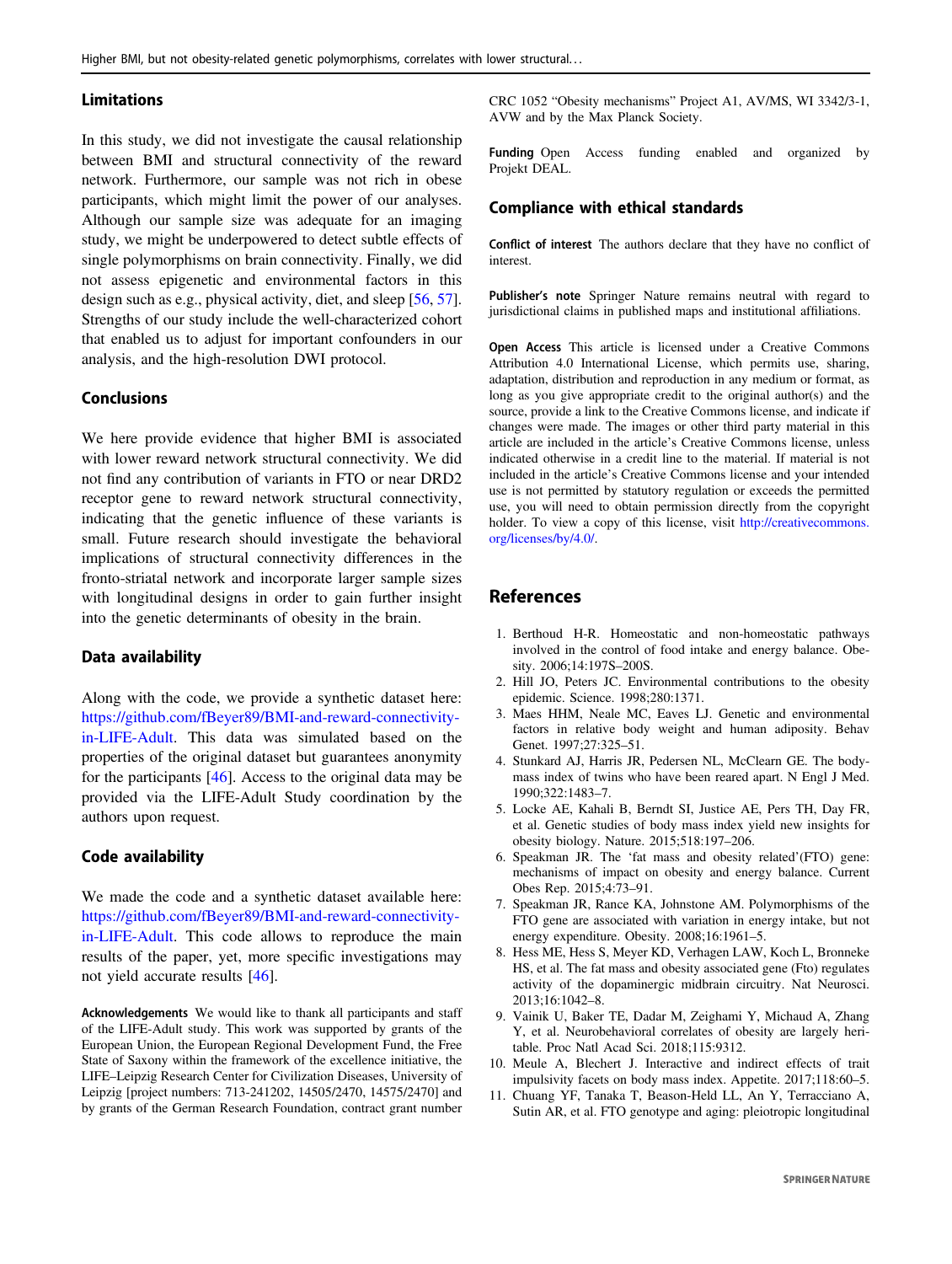<span id="page-9-0"></span>effects on adiposity, brain function, impulsivity and diet. Mol Psychiatry. 2015;20:140–7.

- 12. Volkow ND, Wang G-J, Baler RD. Reward, dopamine and the control of food intake: implications for obesity. Trends Cogn Sci. 2011;15:37–46.
- 13. Wiemerslage L, Nilsson EK, Solstrand Dahlberg L, Ence-Eriksson F, Castillo S, Larsen AL, et al. An obesity-associated risk allele within the FTO gene affects human brain activity for areas important for emotion, impulse control and reward in response to food images. Eur J Neurosci. 2016;43:1173–80.
- 14. de Groot C, Felius A, Trompet S, de Craen AJM, Blauw GJ, van Buchem MA, et al. Association of the fat mass and obesityassociated gene risk allele, rs9939609A, and reward-related brain structures. Obesity. 2015;23:2118–22.
- 15. Rapuano KM, Zieselman AL, Kelley WM, Sargent JD, Heatherton TF, Gilbert-Diamond D. Genetic risk for obesity predicts nucleus accumbens size and responsivity to real-world food cues. Proc Natl Acad Sci. 2017;114:160–5.
- 16. Heni M, Kullmann S, Veit R, Ketterer C, Frank S, Machicao F, et al. Variation in the obesity risk gene FTO determines the postprandial cerebral processing of food stimuli in the prefrontal cortex. Molecular. Mol Metab. 2014;3:109–13.
- 17. Karra EX, Daly OG, Choudhury AI, Yousseif A, Millership S, et al. A link between FTO, ghrelin, and impaired brain food-cue responsivity. J Clin Investig. 123:3539–51.
- 18. Winkler JK, Woehning A, Schultz J-H, Brune M, Beaton N, Challa TD, et al. TaqIA polymorphism in dopamine D2 receptor gene complicates weight maintenance in younger obese patients. Nutrition. 2012;28:996–1001.
- 19. Sevgi M, Rigoux L, Kühn AB, Mauer J, Schilbach L, Hess ME, et al. An obesity-predisposing variant of the FTO gene regulates D2R-dependent reward learning. J Neurosci. 2015;35:12584–92.
- 20. Heni M, Kullmann S, Ahlqvist E, Wagner R, Machicao F, Staiger H, et al. Interaction between the obesity-risk gene FTO and the dopamine D2 receptor gene ANKK1/TaqIA on insulin sensitivity. Diabetologia. 2016;59:2622–31.
- 21. Morales AM, Jones SA, Harman G, Patching-Bunch J, Nagel BJ. Associations between nucleus accumbens structural connectivity, brain function, and initiation of binge drinking. Addict Biol. 2019;0:e12767.
- 22. Forstmann BU, Anwander A, Schäfer A, Neumann J, Brown S, Wagenmakers E-J, et al. Cortico-striatal connections predict control over speed and accuracy in perceptual decision making. Proc Natl Acad Sci. 2010;107:15916–20.
- 23. van Schouwenburg MR, Zwiers MP, van der Schaaf ME, Geurts DEM, Schellekens AFA, Buitelaar JK, et al. Anatomical connection strength predicts dopaminergic drug effects on frontostriatal function. Psychopharmacology. 2013;227:521–31.
- 24. Cools R, D'Esposito M. Inverted-U–shaped dopamine actions on human working memory and cognitive control. Biol Psychiatry. 2011;69:e113–25.
- 25. Markett S, de Reus MA, Reuter M, Montag C, Weber B, Schoene-Bake J-C, et al. Variation on the dopamine D2 receptor gene (DRD2) is associated with basal ganglia-to-frontal structural connectivity. Neuroimage. 2017;155:473–9.
- 26. Markett SA, Montag C, Reuter M. The association between dopamine DRD2 polymorphisms and working memory capacity is modulated by a functional polymorphism on the nicotinic receptor gene CHRNA4. J Cogn Neurosci. 2010;22:1944–54.
- 27. Marqués-Iturria I, Scholtens LH, Garolera M, Pueyo R, Garcia-Garcia I, González-Tartiere P, et al. Affected connectivity organization of the reward system structure in obesity. Neuroimage. 2015;111:100–6.
- 28. Gupta A, Mayer EA, Sanmiguel CP, Van Horn JD, Woodworth D, Ellingson BM, et al. Patterns of brain structural connectivity

differentiate normal weight from overweight subjects. Neuro-Image: Clin. 2015;7:506–17.

- 29. Riederer JW, Shott ME, Deguzman M, Pryor TL, Frank GKW. Understanding neuronal architecture in obesity through analysis of white matter connection strength. Front Hum Neurosci. 2016;10:271.
- 30. Kullmann S, Schweizer F, Veit R, Fritsche A, Preissl H. Compromised white matter integrity in obesity. Obesity Rev. 2015;16:273–81.
- 31. Zhang R, Beyer F, Lampe L, Luck T, Riedel-Heller SG, Loeffler M, et al. White matter microstructural variability mediates the relation between obesity and cognition in healthy adults. Neuroimage. 2018;172:239–49.
- 32. Olivo G, Latini F, Wiemerslage L, Larsson E-M, Schiöth HB. Disruption of accumbens and thalamic white matter connectivity revealed by diffusion tensor tractography in young men with genetic risk for obesity. Front Hum Neurosci. 2018;12:75.
- 33. Horstmann A, Fenske WK, Hankir MK. Argument for a nonlinear relationship between severity of human obesity and dopaminergic tone. Obes Rev. 2015;16:821–30.
- 34. Loeffler M, Engel C, Ahnert P, Alfermann D, Arelin K, Baber R, et al. The LIFE-Adult-Study: objectives and design of a population-based cohort study with 10,000 deeply phenotyped adults in Germany. BMC Public Health. 2015;15:691.
- 35. Pott J, Burkhardt R, Beutner F, Horn K, Teren A, Kirsten H, et al. Genome-wide meta-analysis identifies novel loci of plaque burden in carotid artery. Atherosclerosis. 2017;259(Suppl C):32–40.
- 36. Speliotes EK, Willer CJ, Berndt SI, Monda KL, Thorleifsson G, Jackson AU, et al. Association analyses of 249,796 individuals reveal 18 new loci associated with body mass index. Nat Genet. 2010;42:937–48.
- 37. Beyer F, Kharabian Masouleh S, Huntenburg JM, Lampe L, Luck T, Riedel-Heller SG, et al. Higher body mass index is associated with reduced posterior default mode connectivity in older adults. Hum Brain Mapp. 2017;38:3502–15.
- 38. Power JD, Barnes KA, Snyder AZ, Schlaggar BL, Petersen SE. Spurious but systematic correlations in functional connectivity MRI networks arise from subject motion. Neuroimage. 2012;59:2142–54.
- 39. Beyer F, Garcia-Garcia I, Heinrich M, Schroeter ML, Sacher J, Luck T, et al. Neuroanatomical correlates of food addiction symptoms and body mass index in the general population. Hum Brain Mapp. 2019;40:2747–58.
- 40. Griswold MA, Jakob PM, Heidemann RM, Nittka M, Jellus V, Wang J, et al. Generalized autocalibrating partially parallel acquisitions (GRAPPA). Magn Reson Med. 2002;47:1202–10.
- 41. Fischl B, Salat DH, Busa E, Albert M, Dieterich M, Haselgrove C, et al. Whole brain segmentation: automated labeling of neuroanatomical structures in the human brain. Neuron. 2002;33:341–55.
- 42. Dale AM, Fischl B, Sereno MI. Cortical surface-based analysis: I. segmentation and surface reconstruction. Neuroimage. 1999;9:179–94.
- 43. Van den Heuvel MP, Scholtens LH, Van der Burgh HK, Agosta F, Alloza C, Arango C, et al. 10Kin1day: a bottom-up neuroimaging initiative. Frontiers in neurology 2019:10:425.
- 44. Bullmore E, Sporns O. Complex brain networks: graph theoretical analysis of structural and functional systems. Nat Rev Neurosci. 2009;10:186–98.
- 45. R Core Team. R: a language and environment for statistical computing. 2019.
- 46. Nowok B, Raab GM, Dibben C. synthpop: bespoke creation of synthetic data in R. J Stat Softw. 2016;74:1–26.
- 47. Gupta A, Mayer EA, Hamadani K, Bhatt R, Fling C, Alaverdyan M, et al. Sex differences in the influence of body mass index on anatomical architecture of brain networks. Int J Obes. 2017;41:1185–95.